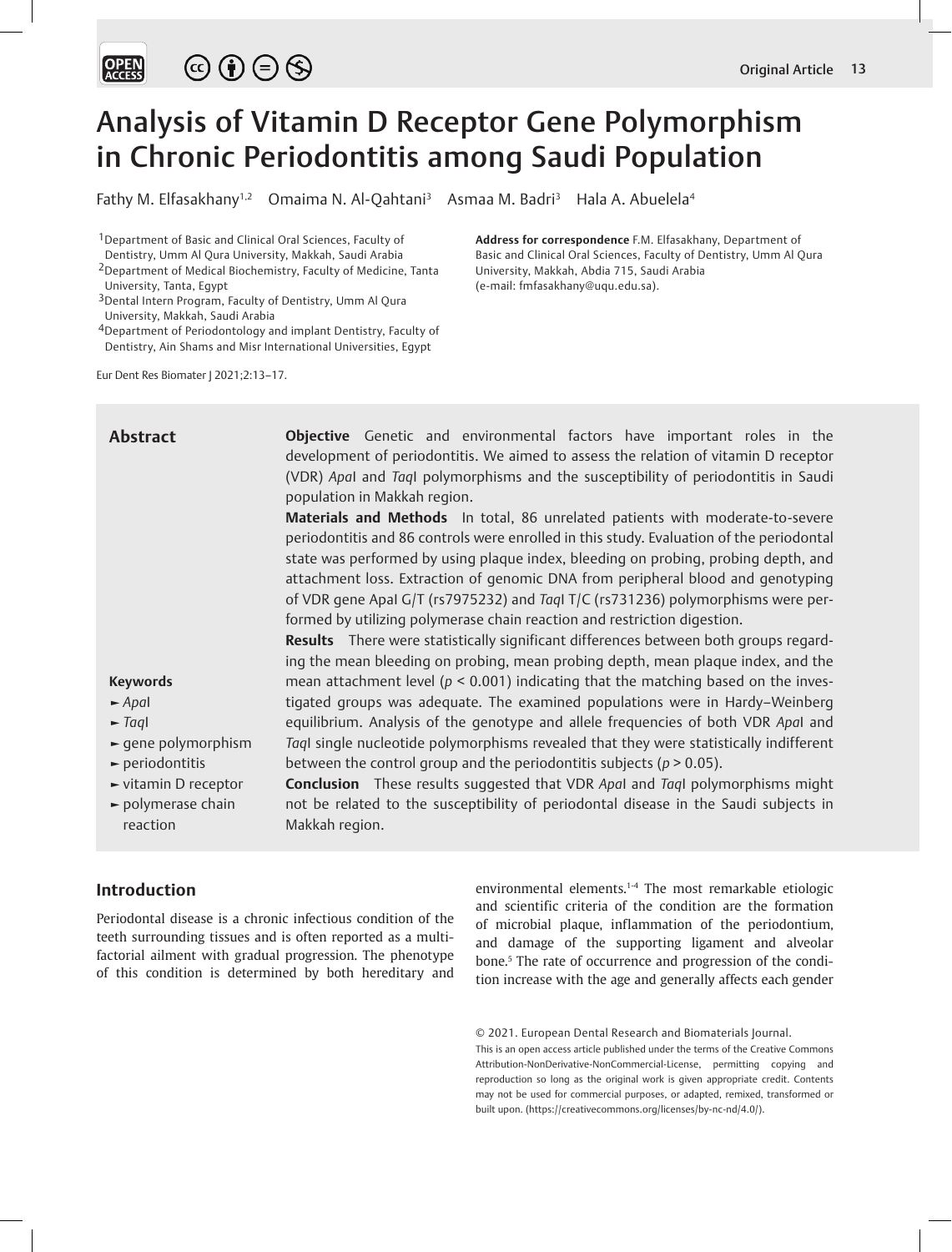equally. Additionally, periodontal disease is frequently seen among families, indicating a genetic predisposition to the condition.6,7 Moreover, numerous studies reported the role of several gene polymorphisms in periodontitis as the gene polymorphism may lead to change in the structure or expression of the gene product, and this may alter the innate and adaptive immunity which will determine the disease outcome.8 As long as the resorption of the alveolar bone is a prominent feature of periodontitis, it is reasonable that regulators of bone metabolism such as vitamin D and its nuclear receptor (vitamin D receptor [VDR]) gene polymorphisms may be related to the periodontitis. Along with their role in bone homeostasis, vitamin D and its receptor affect the monocyte phagocytic function and differentiation.9

Vitamin D performs its action by interaction with its nuclear receptor (VDR) and form a complex with the gene response element to regulate different biological processes.10 VDR is a member of a family of transcriptional factors and has a sequence similarity to the receptors of thyroid and steroid hormones.<sup>11</sup>

VDR gene that encodes VDR has nine exons that span approximately 100 kb long located in chromosome 12q13.11, and it is expressed in thyroid gland, kidney, bone, intestine, and other tissues.<sup>12</sup>

Several single nucleotide polymorphisms were identified in the VDR genes like *Taq*I, *Bsm*I, *Apa*I, and *Fok*I, and several studies have examined the relation between these VDR polymorphisms and the susceptibility to periodontitis in different ethnic populations.<sup>13,14</sup>

Hence, the results of studies on VDR gene polymorphism in periodontitis in various ethnicities showed contrary results; we assessed the relation between the VDR genes *Apa*I and *Taq*I polymorphisms and periodontitis in Saudi subjects. To our information from literature, this is the first report about the association of VDR gene *Apa*I G/T and *Taq*I T/C polymorphisms and periodontal disease in Saudi subjects in Makkah region.

# **Materials and Methods**

#### **Study Design and Participants**

A total of 172 subjects (86 unrelated patients having moderate-to-severe periodontitis and 86 controls) were enrolled in this cross-sectional study. All participants were Saudi subjects who were chosen from the dental clinic, school of dentistry, Umm AL Qura University, Saudi Arabia. The controls included in the study were free from both periodontal and systemic ailments. Both study groups were matched concerning the age (30–50 years) and gender, and both should have at least 20 teeth. The exclusion criteria were systemic ailments, lactation, pregnancy, preceding orthodontic treatments, immunodeficiency diseases, chemotherapy, and smokers. The size of the sample was considered depending on a preceding study and was increased by approximately 35% to preserve the evaluation at an optimal degree of precision (5%) against the possibility of the sample size reduction

due to disavowal and withdrawals.15 This study got approval from the ethical committee of the School of Dental sciences, Um Al qura University, Kingdom of Saudi. All participating individuals have filled and signed informed consent prior to enrolment in the study.

### **Clinical Evaluation**

The periodontal status of all subjects was evaluated by two trained and calibrated investigators using plaque index (PI), pocket depth (PD), clinical attachment loss (CAL) and bleeding on probing (BOP) utilizing Williams periodontal probe.16-18 Patients with PD ≥5 mm, BOP, CAL ≥3 mm, and bone loss ≥20% on radiographic examination were enrolled in the study. The updated statement of the American Academy of Periodontology was used for characterization of the periodontal disease.19

#### **DNA Extraction**

Peripheral blood was withdrawn from all individuals in tri-potassium ethylene diamine tetraacetate-coated vacutainer and was utilized for DNA extraction by using commercial kit (Blood Mini Kits, Qiagen, Germany). The purified DNA was used in the polymerase chain reaction (PCR) experiment.

## **Vitamin D Receptor** *ApaI* **and** *TaqI* **Genotyping**

A single PCR amplification was performed by using primers that span the *Apa*I and *Taq*I polymorphic sites as described before with slight modifications.<sup>20</sup> The primers used were: 5′-CAGAGCATGGACAGGGAGCAAG-3′ as forward primer and 5′-GCAACTCCTCATGGCT GAGGTCTCA-3′ as reverse primer. After an initial step of 94°C for 5 minutes, 30 cycles of 94°C for 1 minute, 68°C for 1 minute, 72°C for 1 minute, and a final step at 72°C for 7 minutes. The PCR fragment (740 bp) was treated with *Taq*I and *Apa*I restriction enzymes. Fragments were electrophoretically separated on 2% agarose. Digestion with *Apa*I gave single band of 740 bp for the TT genotype and two bands of 530 and 210 bp for the GG genotype. *Taq*I digestion gave two bands of 495 and 245 bp with the TT genotype (due to presence of an obligatory polymorphic site) and three bands of 205, 245, and 290 bp with the CC genotype. The genotypes after restriction digestion are shown in **►Fig. 1**.



**Fig. 1** Agarose electrophoresis of VDR *Apa*I and *Taq*I genotypes. The 740-bp polymerase chain reaction products of the VDR gene were digested with *Apa*I (**A**) and *Taq*I (**B**) restriction enzymes before their resolving in an agarose gel and visualized by UV light. Lane M = DNA molecular ladders (100–1,000 bp). The remaining lanes correspond to the genotypes labeled at the top of each photo. VDR, vitamin D receptor.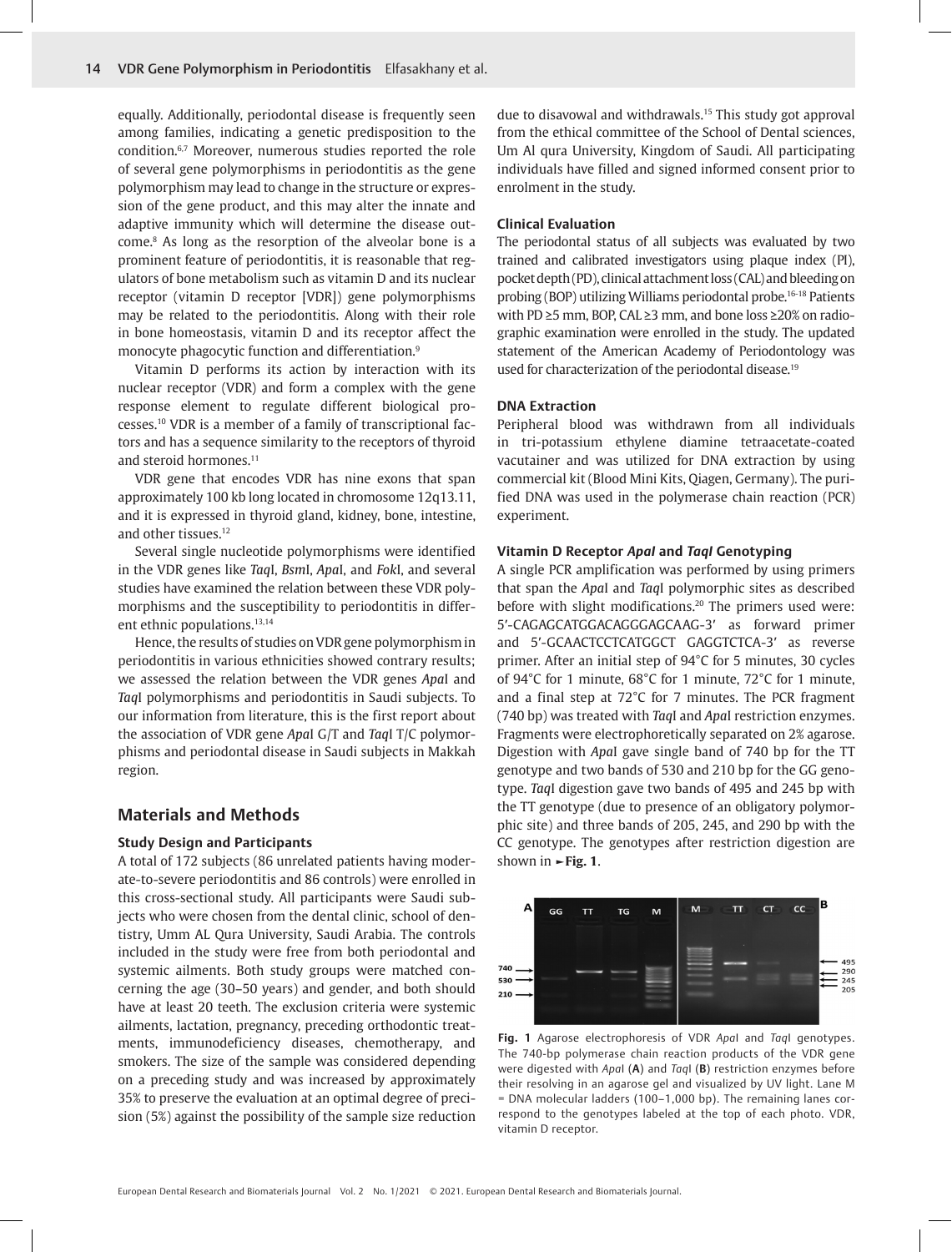**Table 1** Demographic and clinical data of study subjects

# **Statistics**

SPSS version 21 was used for data analysis. Continuous variables were analyzed by utilizing Student's *t*-test, while the categorical data were analyzed by using Chi-square test. A *p*-value <0.05 was considered significant.

# **Results**

# **Clinical Analysis**

The demographic and clinical data are shown in **►Table 1**. The mean values of PI, CAL, BOP, and PD were higher in the periodontitis group compared with the controls (*p* < 0.001). This confirmed that the two groups were matched adequately.

# *TaqI* **Polymorphism**

**►Table 2** showed the distribution of genotypes and alleles of *Taq*I polymorphism which was in Hardy–Weinberg equilibrium (HWE) in both groups. In the controls, the TT, TC, and CC genotypes were 41.86, 41.86, and 16.28%, and they were 38.37, 43.02, and 18.61% in the patients' group, respectively. The ratio of T allele was 62.79 and 59.88%, while C allele was 37.21 and 40.12% in controls and the periodontitis subjects, respectively. The *Taq*I genotype and allele frequencies were indifferent between both groups (*p* > 0.05).

## *ApaI* **Polymorphism**

The genotype and allele distributions of *Apa*I G/T polymorphism of both study groups are presented in **►Table 2**.

| Characteristic | Control<br>group<br>(86) | <b>Periodontitis</b><br>group<br>(86) | p-Value |  |
|----------------|--------------------------|---------------------------------------|---------|--|
| Age (y)        | $41.84 \pm 5.86$         | $42.22 \pm 5.96$                      | 0.671   |  |
| Gender (M/F)   | 51/35                    | 47/39                                 | 0.538   |  |
| BOP(%)         | $8.53 \pm 1.1$           | $49.67 \pm 7.06$                      | < 0.001 |  |
| $PD$ (mm)      | $1.17 \pm 0.5$           | $5.06 \pm 0.79$                       | < 0.001 |  |
| CAL (mm)       | $0.67 \pm 0.22$          | $4.85 \pm 0.88$                       | < 0.001 |  |
| PI(%)          | $4.88 \pm 0.52$          | $48.71 \pm 3.66$                      | < 0.001 |  |

Abbreviations: BOP, bleeding on probing; CAL, clinical attachment loss; PD, pocket depth; PI, plaque index.

Note: Data are shown as mean ± standard deviation.

The genotype distribution was in HWE in both groups. In the controls, the TT, TG, and GG genotypes were 47.67, 32.56, and 19.77%, and they were 40.69, 44.19, and 15.12% in the periodontal disease, respectively. The percentage of the T allele was 61.63 and 62.79%, while G allele was 38.37 and 37.21% in the controls and the periodontitis subjects, respectively. The *Apa*I genotype and allele frequencies were indifferent between the controls and the periodontitis sub $jects (p > 0.05).$ 

|                        | Control<br>$(n = 86)$ |       | Periodontitis<br>$(n = 86)$ |       | p-Value | Odds ratio     | 95% CI          |
|------------------------|-----------------------|-------|-----------------------------|-------|---------|----------------|-----------------|
|                        | $\mathbf n$           | %     | $\mathbf n$                 | %     |         |                |                 |
| Taql polymorphism      |                       |       |                             |       |         |                |                 |
| Genotypes              |                       |       |                             |       |         |                |                 |
| <b>TT</b>              | 36                    | 41.86 | 33                          | 38.37 |         | $\mathbf{1}$   |                 |
| CT                     | 36                    | 41.86 | 37                          | 43.02 | 0.74    | 1.121          | $0.58 - 2.166$  |
| CC                     | 14                    | 16.28 | 16                          | 18.61 | 0.832   | 0.899          | 0.384-2.107     |
| Alleles                |                       |       |                             |       |         |                |                 |
| $\top$                 | 108                   | 62.79 | 103                         | 59.88 |         | $\mathbf{1}$   |                 |
| $\mathsf C$            | 64                    | 37.21 | 69                          | 40.12 | 0.841   | 1.176          | 0.534-2.588     |
| Apal polymorphism      |                       |       |                             |       |         |                |                 |
| Genotypes              |                       |       |                             |       |         |                |                 |
| <b>TT</b>              | 37                    | 47.67 | 35                          | 40.69 |         | 1              |                 |
| TG                     | 32                    | 32.56 | 38                          | 44.19 | 0.508   | 1.255          | $0.649 - 2.427$ |
| $\mathsf{G}\mathsf{G}$ | 17                    | 19.77 | 13                          | 15.12 | 0.385   | 1.553          | $0.656 - 3.676$ |
| Alleles                |                       |       |                             |       |         |                |                 |
| $\top$                 | 106                   | 61.63 | 108                         | 62.79 |         | $\overline{1}$ |                 |
| G                      | 66                    | 38.37 | 64                          | 37.21 | 0.547   | 0.723          | $0.327 - 1.598$ |

**Table 2** Vitamin D receptor ApaI and TaqI single nucleotide polymorphisms in the study group

Note: Chi-square analysis of genotypes between subjects with periodontitis and controls.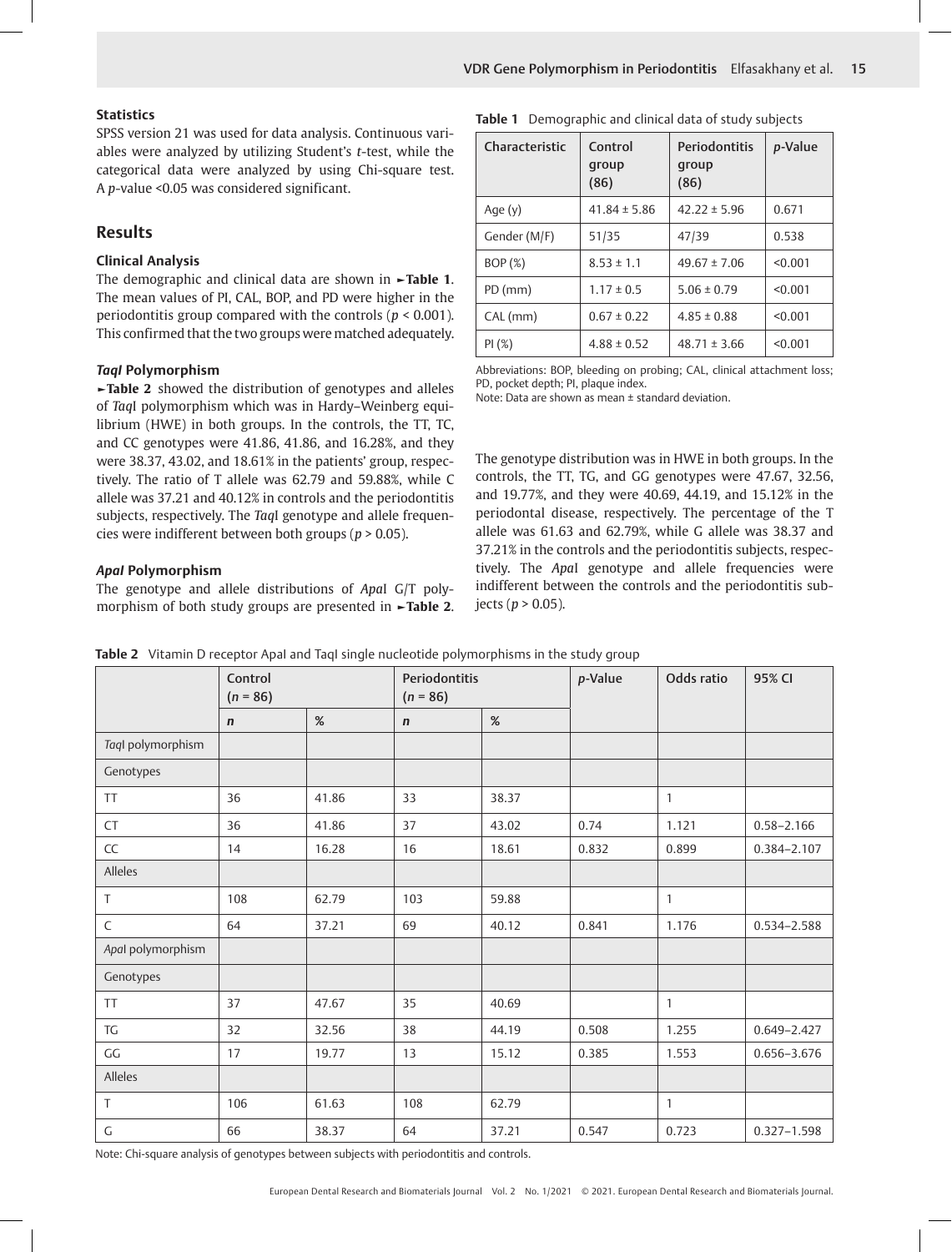# **Discussion**

Periodontal disease is a chronic infection of the tissues surrounding the teeth that leads to destruction of the tooth supporting tissue and alveolar bone owing to the interaction between pathogenic bacteria and host immune response.<sup>1</sup>

The mode of host immune response to the etiologic bacteria depends on genetic factors of the host that may lead to or protect from disease. Several candidate genes were investigated, but the results show controversy. Of these genes is the VDR gene that encodes the VDR that mediates the action of vitamin D in bone metabolism and immunomodulation.14 We investigated the relationship between VDR *Apa*I and *Taq*I polymorphisms and periodontal disease in a group of Saudi individuals in Makkah region of Saudi Arabia. We found no association between both *Apa*I and *Taq*I polymorphisms and periodontitis; therefore, both VDR *Apa*I and *Taq*I polymorphisms may not carry a risk for periodontitis among Saudis. Similar results were obtained with other investigators in different ethnic populations (Turkish population,<sup>21</sup> Han Chinese subjects,<sup>22</sup> Colombian popula $t$ ion,<sup>23</sup> Iranian population,<sup>24</sup> Taiwanese Han ethnic population, $25$  the Tamilian population, $26$  and the Western Romanian population<sup>27</sup>). However, contrary results were obtained with other investigators. VDR *Apa*I GG genotype was reported to be related to the risk of chronic periodontitis (CP) in the Jordanian population,28 while *Apa*I T allele was found to be related to the susceptibility to CP in Han Chinese nationality,29 whereas VDR *Taq*I TT genotype was found to be related to CP in Japanese subjects, $30$  Italian population $31$  and in CP smokers in Caucasians,32 while the *Taq*I CC genotype was found to be related to CP in Chinese subjects.<sup>33</sup> These contrary results may be interpreted by different ethnic background or exposure to different environmental conditions.

According to the above, it is obvious that the results of research on the relationship of VDR gene polymorphisms and the risk of periodontal disease differ between various ethnicities.

To our knowledge, this is the first report assessing the relation between VDR *Taq*I and *Apa*I polymorphisms and the risk of periodontal disease in Saudi Arabia.

VDR polymorphisms were studied in other systemic disorders other than periodontal disease such as osteoporosis, diabetes mellitus, cancer, coronary heart disease, and chronic renal failure.34-38 This study has some limitations, especially the sample size that was not large enough, and so further studies will be required to include a larger cohort of patients with different forms of periodontal disease with clinical data and serological analysis to clarify the role of vitamin D and VDR polymorphism in the progression of periodontitis.

# **Conclusion**

The findings obtained in this study indicated that VDR *Apa*I G/T and *Taq*I T/C polymorphisms might not be related to the risk of periodontal disease in Saudi subjects in Makkah region.

# **Funding**

None.

## **Conflict of Interest** None declared.

#### **Acknowledgment**

The authors appreciated the technical help of Dr. Abd Elrahman Sabry in the molecular laboratory in our school. They also thank Dr. Abd El Aziz Yasen for his support in the section of statistics.

# **References**

- 1 Newman MG, Takei HH, Klokkevold PR, Carranza FA, Newman and Carranza's clinical periodontology. 13th ed. Philadelphia, Elsevier; 2019 342–351
- 2 Michalowicz BS, Aeppli D, Virag JG, et al. Periodontal findings in adult twins. J Periodontol 1991;62(5):293–299
- 3 Michalowicz BS, Diehl SR, Gunsolley JC, et al. Evidence of a substantial genetic basis for risk of adult periodontitis. J Periodontol 2000;71(11):1699–1707
- 4 Bayani M, Pourali M, Keivan M. Possible interaction between visfatin, periodontal infection, and other systemic diseases: a brief review of literature. Eur J Dent 2017;11(3):407–410
- 5 Ohlrich EJ, Cullinan MP, Seymour GJ. The immunopathogenesis of periodontal disease. Aust Dent J 2009;54(Suppl 1) :S2–S10
- 6 Könönen E, Gursoy M, Gursoy UK. Periodontitis: a multifaceted disease of tooth-supporting tissues. J Clin Med 2019;8(8):1135
- 7 Toy VE, Uslu MO. Do genetic polymorphisms affect susceptibility to periodontal disease? A literature review. Niger J Clin Pract 2019;22(4):445–453
- 8 Chapple IL, Bouchard P, Cagetti MG, et al. Interaction of lifestyle, behaviour or systemic diseases with dental caries and periodontal diseases: consensus report of group 2 of the joint EFP/ORCA workshop on the boundaries between caries and periodontal diseases. J Clin Periodontol 2017;44(Suppl 18) :S39–S51
- 9 Selvaraj P, Chandra G, Jawahar MS, Rani MV, Rajeshwari DN, Narayanan PR. Regulatory role of vitamin D receptor gene variants of Bsm I, Apa I, Taq I, and Fok I polymorphisms on macrophage phagocytosis and lymphoproliferative response to mycobacterium tuberculosis antigen in pulmonary tuberculosis. J Clin Immunol 2004;24(5):523–532
- 10 de Souza CM, Braosi AP, Luczyszyn SM, et al. Association between vitamin D receptor gene polymorphisms and susceptibility to chronic kidney disease and periodontitis. Blood Purif 2007;25(5-6):411–419
- 11 Germain P, Staels B, Dacquet C, Spedding M, Laudet V. Overview of nomenclature of nuclear receptors. Pharmacol Rev 2006;58(4):685–704
- 12 Miyamoto K, Kesterson RA, Yamamoto H, et al. Structural organization of the human vitamin D receptor chromosomal gene and its promoter. Mol Endocrinol 1997;11(8):1165–1179
- 13 Mashhadiabbas F, Neamatzadeh H, Nasiri R, et al. Association of vitamin D receptor BsmI, TaqI, FokI, and ApaI polymorphisms with susceptibility of chronic periodontitis: a systematic review and meta-analysis based on 38 case -control studies. Dent Res J (Isfahan) 2018;15(3):155–165
- 14 Heidari Z, Moudi B, Mahmoudzadeh-Sagheb H. Immunomodulatory factors gene polymorphisms in chronic periodontitis: an overview. BMC Oral Health 2019;19(1):29
- 15 Inagaki K, Krall EA, Fleet JC, Garcia RI, Vitamin D. Vitamin D receptor alleles, periodontal disease progression, and tooth loss in the VA dental longitudinal study. J Periodontol 2003;74(2):161–167